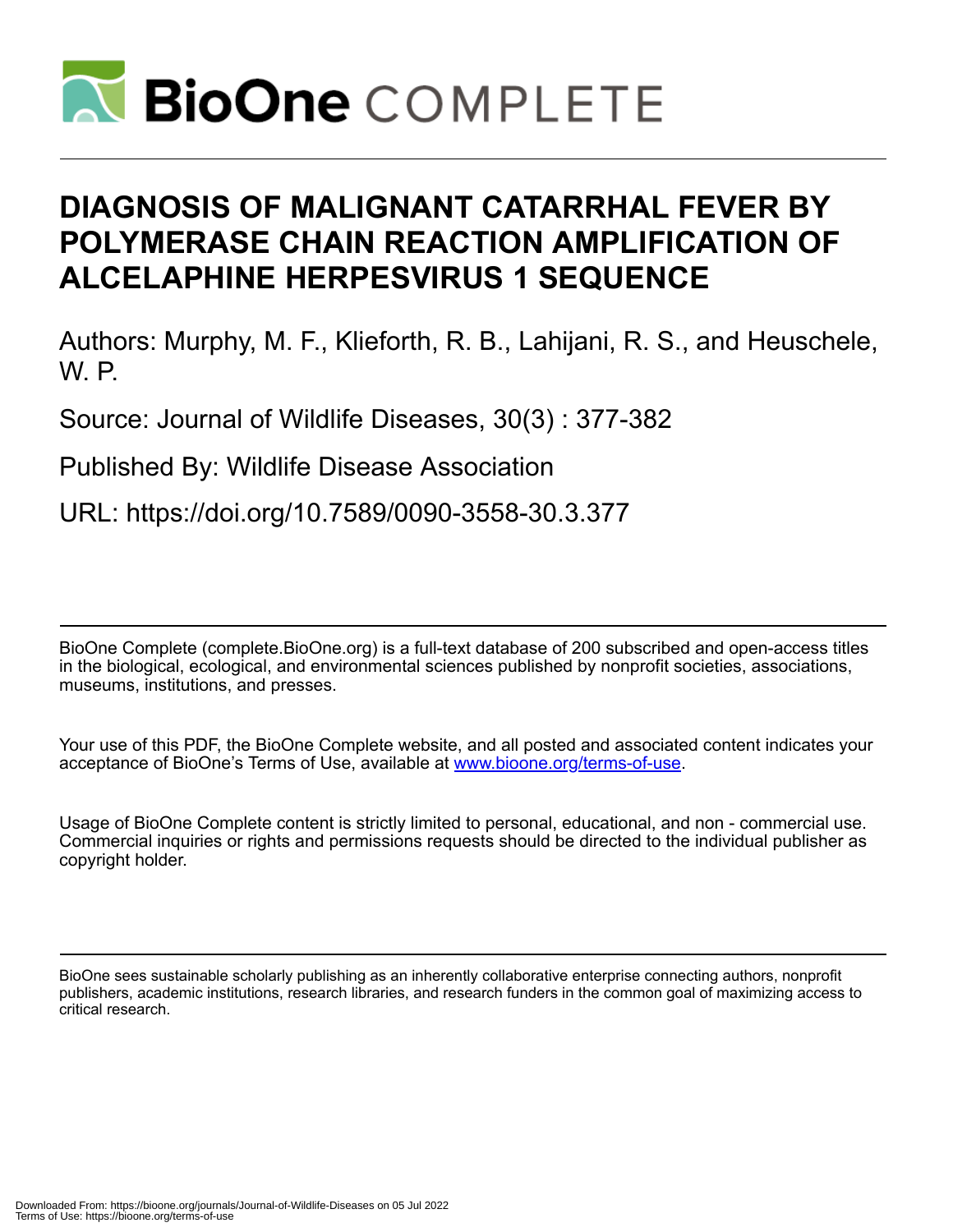## **DIAGNOSIS OF MALIGNANT CATARRHAL FEVER BY POLYMERASE CHAIN REACTION AMPLIFICATION OF ALCELAPHINE HERPESVIRUS 1 SEQUENCE**

**M. F. Murphy,' R. B. Klieforth,2 R.** S. Lahijani,2 **and W. P. Heuschele2**

Salk Institute Biotechnology/Industrial Associates, Inc., 505 Coast Boulevard South, La Jolla, California 92037, USA

<sup>2</sup> Center for Reproduction of Endangered Species, San Diego Zoo, P.O. Box 551,

San Diego, California 92112-0551, USA

**ABSTRACT:** We derived sequence information from cloned Hind III fragment "D" of alcelaphine herpesvirus 1 strain WC11, an agent of malignant catarrhal fever (MCF). Based on this sequence, oligonucleotide primers were selected and synthesized for use in a polymerase chain reaction amplification assay. These primers were used to test samples of total nucleic acids isolated from multiple tissues taken from an Indian gaur *(Bos gaurus gaurus)* at the San Diego Wild Animal Park in San Diego, California (USA) which had clinical signs of a natural infection of MCF. Six of eight tissue samples examined had amplifiable sequences present. A nucleic acid probe com plementary to the sequence of the original clone between the primer sites also was synthesized and used to confirm the identity of the amplified viral sequences, thus providing a diagnosis of MCF at the molecular level.

*Key words:* Alcelaphine herpesvirus, polymerase chain reaction, Indian gaur, malignant catarrhal fever.

## **INTRODUCTION**

Malignant catarrhal fever (MCF) is a disease of high mortality in cattle and wild ruminants, with a worldwide distribution (Heuschele and Castro, 1985). A herpesvirus capable of inducing MCF (now designated alcelaphine herpesvirus 1, or AHV-1) first was isolated in Africa from a blue wildebeest *(Connochaetes taurinus)* (Plownight et al., 1960). Since that time, U.S. zoological parks including the San Diego Zoo and Wild Animal Park, San Diego, California (USA) and the Oklahoma City Zoo, Oklahoma City, Oklahoma (USA) have reported numerous losses of exotic species due to MCF (Heuschele, 1982, 1988). While the mode of MCF transmission is not precisely understood, bovids and other ruminants may contract the virus from either carrier alcelaphine antelopes such as wildebeest or possibly from wild or domestic sheep and goats (Heuschele and Castro, 1985). A reliable, rapid and specific detection assay for the viral agents of MCF would enable the monitoring of bovid and sheep populations and thereby control the spread of this disease. Poly-

menase chain reaction (PCR) technology (Saiki et al., 1988) has proved useful in amplifying nucleic acid sequences present in low copy number. This diagnostic method could meet the needs of scientists interested in monitoring the prevalence of MCF agents.

Hsu et al. (1990) developed a PCR assay based on primers obtained from a 5.4 kilobase-pair (kbp) *Barn* HI fragment of AHV-1 strain WC11; primers were tested against purified AHV-1 deoxyribonucleic acid (DNA) and DNA from AHV-1-infected and uninfected cells, but not against DNA isolated from bovine or alcelaphine herpesviruses other than AHV-1 isolate WC11.

Seal et al. (1990) cloned HindIII fragments of AHV-1 strain WC11 at the Center for Reproduction of Endangered Species (C.R.E.S.). We then derived a PCR primer pain from one of these clones, designated B25, representing HindilI fragment "D." The primers were tested against the isolate of origin and infected versus uninfected cell DNA as well as DNA of other henpesviruses. However, the establishment of relevance to clinical MCF re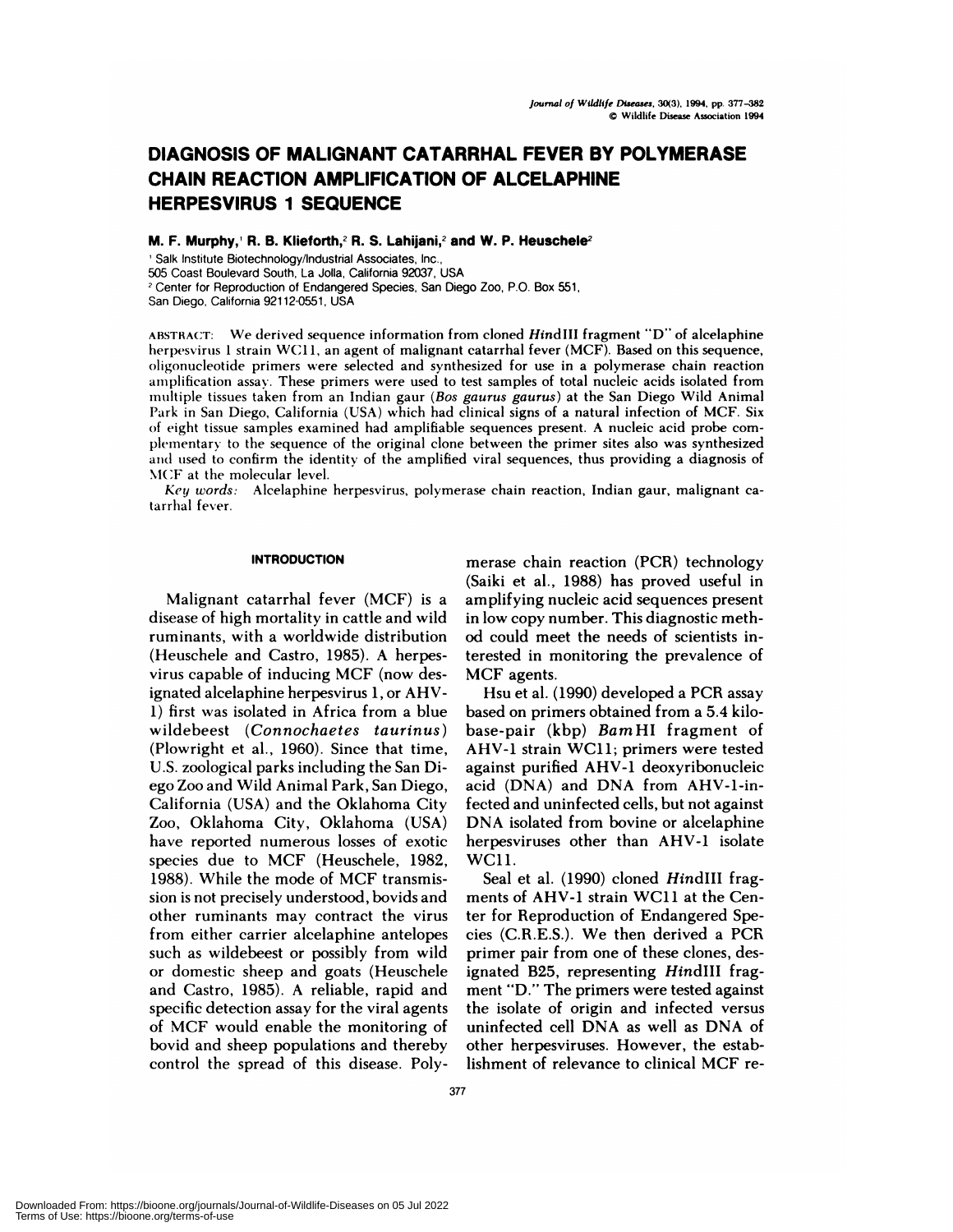quired that we test the primers against tissue samples taken from a naturally infected animal under controlled conditions.

Using the same clone (B25) obtained from C.R.E.S., Katz et al. (1991) developed nested sets of primers. These primers were used to analyze lymphocyte DNA from blood samples of domestic cattle which had been intravenously injected with the AHV-1 virus. However, they did not describe use of PCR to confirm MCF in a naturally infected animal.

On 6 February 1992, an adult female Indian gaur *(Bos gaurus gaurus)* with no previous medical history, kept in a large multi-species enclosure at the Wild Animal Park (Escondido, California, USA;  $33^{\circ}6'$ N,  $117^{\circ}4'$ W), was observed with classic head tremors. The next day the animal was recumbent, and was examined. The animal had numerous oral abrasions on ulcers, had noticeable fibrin in the anterior chamber of both eyes and was salivating profusely. Based on the described clinical signs, the acute onset, the severity of illness and the species involved, MCF was suggested as a possible diagnosis. Our objective was to confirm this diagnosis by applying the PCR assay to total nucleic acids extracted from tissue samples acquired at necropsy.

## **MATERIALS AND METHODS**

The viral isolates used in this study were AHV-1 isolates WCI1 (Plowright et al., 1960) and C500 (Plowright et a!., 1975), alcelaphine herpesvirus 2 (AHV-2) isolate 840412 (Seal et a!., 1989), the Minnesota sheep-associated isolate (Hamdy et al., 1978), bovine herpesvirus 1 (BHV-1) isolate Los Angeles (Seal et a!., 1985), and bovine herpesvirus 2 (BHV-2) (Sterz et al., 1973). Propagation of bovine embryonic lung (BEL) and fetal mouflon sheep kidney (FMSK) cells as well as the preparation of viral DNA were performed as described by Seal et al. (1990).

Tissue samples were removed at necropsy from the MCF-affected animal and stored at -80 **C** until the nucleic acids were extracted for assay. The eight sampling sites were com posed of an ulcerated area on the mucosal surface of the rumen wall (rumen pillar); surface scraping of an ulcerated area on the mucosal side of the small intestine (gut 1); a mesenteric

lymph node (lymph node 1); surface scraping of a grossly hyperemic section on the mucosal side of the small intestine (gut 2); an ulcerated area between buccal papillae in the oral cavity (buccal membrane); epithelium from a hyper emic area of the tongue (tongue); eye tissue between the edge of the cornea and the underlying ciliary bands (eye); and a retropharyngeal lymph node (lymph node 2).

For the preparation of total nucleic acids used as assay material, 1 to 2 mm<sup>3</sup> samples from each tissue were separately homogenized in microtissue grinders (VWR Scientific, Los Angeles, California) in 500  $\mu$  of water to disrupt the cells. The cell homogenates were transferred to 1.5 ml microfuge tubes (Brinkmann Instruments, Inc., Westbury, New York, USA); the total nu cleic acids were released by adding an equal volume of phenol and chloroform  $(1:1)$ , mixing vigorously for 5 min and centrifuging in a microfuge for 5 min at 12,000 rpm. Total nucleic acids then were precipitated from the aqueous phase by adding sodium acetate (0.3 M final concentration) and two volumes of ice-cold ethanol, and placing the solution at  $-20 \text{ C}$  for  $\geq 60$ min. The isolated nucleic acids were centrifuged at 12,000 rpm for 5 min to produce a pellet, then resuspended in 20  $\mu$ l of tris-EDTA (TE) buffer (10 mM tris, 1 mM ethylenediaminetetraacetic acid pH 7.6; Sigma Chemical Co., St. Louis, Missouri, USA) and frozen until evaluated.

Buffy-coat cells from EDTA-anticoagulated blood were pre-treated by hypotonic lysis of red blood cells (Mishell and Shiigi, 1980). Lymphocyte DNA was extracted from buffy-coat cells for the isolation of high-molecular-weight DNA from mammalian cells by the methods of Maniatis et al. (1982).

Polymerase chain reaction amplification employed the following primer sequences: Primer "A": 5'-ATACATGTCATTTAAGA-**CACCCACGCACCA-3';** Primer "B": 5'- **CTGGTGCAGGATGACCACAATTTTAC- TATC-3',** where **A** is adenine, T is thymine, C is cytosine, and C is guanine.

The reaction was carried out by adding  $1 \mu$ g of tissue-derived DNA to 100  $\mu$ l of PCR amplification mixture containing 10  $\mu$ l of 10  $\times$  amplification buffer (500 mM KC1; 100 mM tris, pH 8.3; 15 mM  $MgCl<sub>2</sub>$ ; 1 mg/ml gelatin); 20  $\mu$ l deoxynucleotide triphosphate (dNTP) mix (1.25 mM of each dNTP; Aldrich Chemical Co., Milwaukee, Wisconsin, USA);  $1.0 \mu l$  of each primer  $(0.25 \mu g/\mu l)$  and sterile distilled water. The reaction mixtures were heated in a boiling water bath for 3 min, cooled slowly to  $50 C$  in a water bath, and then to 25 C for primer annealing. Two units of *Taq* DNA polymerase (Perkin-Elmer/Cetus, Norwalk, Connecticut, USA) were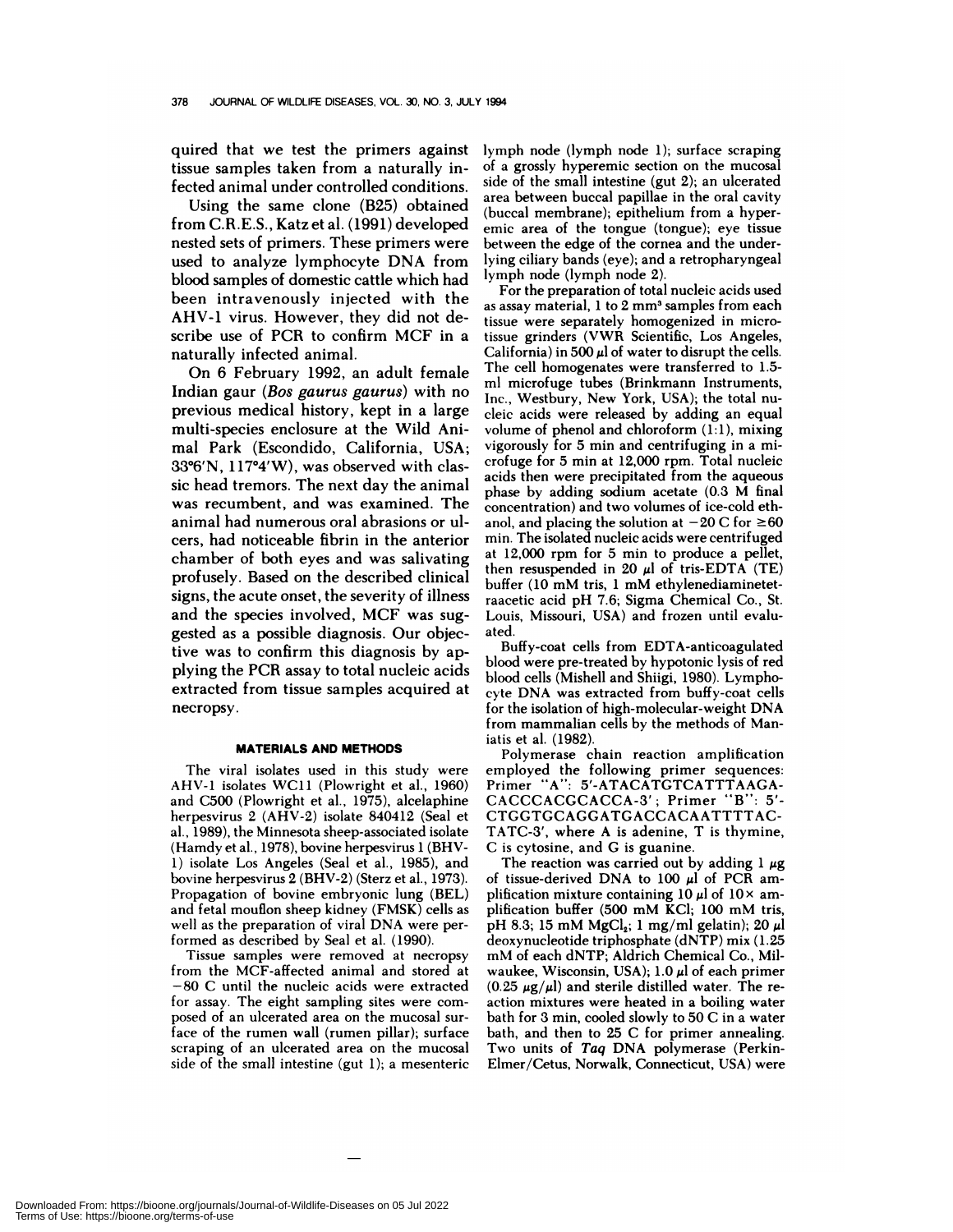## AMPLIFIED SEQUENCE OF AHV-1 CLONE B25

**10 Primer "A" 30** 40 50 60 **ATACATGTCA TTTAAGACAC CCACGCACCA** GTGCACATGG GCCACTATTT TATTGAAGAA TATGTACAGT AAATTCTGTG GGTGCGTGGT CACGTGTACC CGGTGATAAA ATAACTTCTT 70 80 90 100 110 **PROBE** GTGGCCCCGG TAAAAAGAGT ATTTAAGATT GGCAACAAGG TCGCCTCTTA **GGGTGAAGAC** CACCGGGGCC ATTTTTCTCA TAAATTCTAA CCGTTGTTCC AGCGGAGAAT CCCACTTCTG AGCTACTAAA AACTAATTTT GTACACTAAT AATCGGGGGG GGGTGGCTGT AGATAGTAAA TCGATGATTT TTGATTAAAA CATGTGATTA TTAGCCCCCC CCCACCGACA TCTATCATTT 130 140 150 160 170 180 190 200 ATTGTGGTCA TCCTGCACCA C TAACACCAGT AGGACGTGGT C

Primer "B"

FIGURE 1. Partial nucleotide sequence of clone B25 representing Hin dill fragment "D" of AHV-1 strain WC11. The primer and probe sequences used in the assay are denoted by bold letters.

added to each tube followed by 100  $\mu$ l of lightweight mineral oil (Sigma Chemical Co.) which prevented evaporation of the sample.

Amplification was performed using a PCR cycling protocol consisting of extension for 5 min at 70 C, thermal denaturation for 30 sec at 94 C, and primer annealing for 1 min at 50 C. This protocol was repeated for 34 cycles and linked to a single extension cycle of 10 min at 72 C. Amplified DNA fragments and molecular size markers (Gibco Life Technologies, Grand Island, New York) were subjected to electrophoresis through a submerged agarose gel containing 2% NuSieve agarose and 1% SeaPlaque agarose (FMC BioProducts, Rockland, Maine, USA). The gel-separated bands were made visible by staining with  $1 \mu g/ml$  ethidium bromide (Cibco Life Technologies) and photographed under ultraviolet light for a permanent record (Nlaniatis et al., 1982).

Southern blot hybridization was used to confirm the identity of the DNA bands after PCR amplification. Deoxyribonucleic acid fragments separated by gel electrophoresis were transferred to a nylon membrane and fixed to the membrane using an ultraviolet Stratalinker set at 120,000 µjoules/cm<sup>2</sup> (Stratagene, Inc., La Jolla, California). The nylon membrane was prehybridized for 30 min at 50 C in 5 ml of hybridization buffer  $(5 \times$  saline sodium citrate [SSC], 1% sodium dodecylsulf ate [SDS], 0.5% bovine serum albumin [BSA], where  $20 \times SSC =$ 175.3 gm NaCl  $+$  88.2 gm sodium citrate in  $1,000$  ml of H<sub>2</sub>O, pH 7.0) (Sigma Chemical Co.). An oligonucleotide probe specific for the region of AHV-l between the PCR primers [5'- **TCGCCTCTTAGGGTGAAGACAGCTACT-** 3'] was end-labeled using T4 polynucleotide kinase and phosphorus-32-deoxyadenosine tn phosphate (32P-dATP; DuPont/NEN, Boston, Massachusetts, USA), then added to the hybridization buffer and allowed to hybridize for 1 hr at 50 C. The membrane was washed successively in  $1 \times$  SSC plus 1% SDS for 5 min at 50 C, in 1 x SSC plus 1% Triton **X-100** (Sigma Chemical Co.) for 5 min at 50 C, and finally in  $1 \times SSC$ for 5 min at 25 C. The membrane was air-dried and exposed to X-ray film (Maniatis et al., 1982).

In order to obtain sequence data for the AHV-1 genome, we sequenced a region of DNA from AHV-l strain WC11 that was contained in a plasmid designated B25. Sequencing of clone B25 used in this study was carried out according to the Sanger dideoxy chain termination method (Sanger et a!., 1977). Enough sequence information was derived from one terminus of the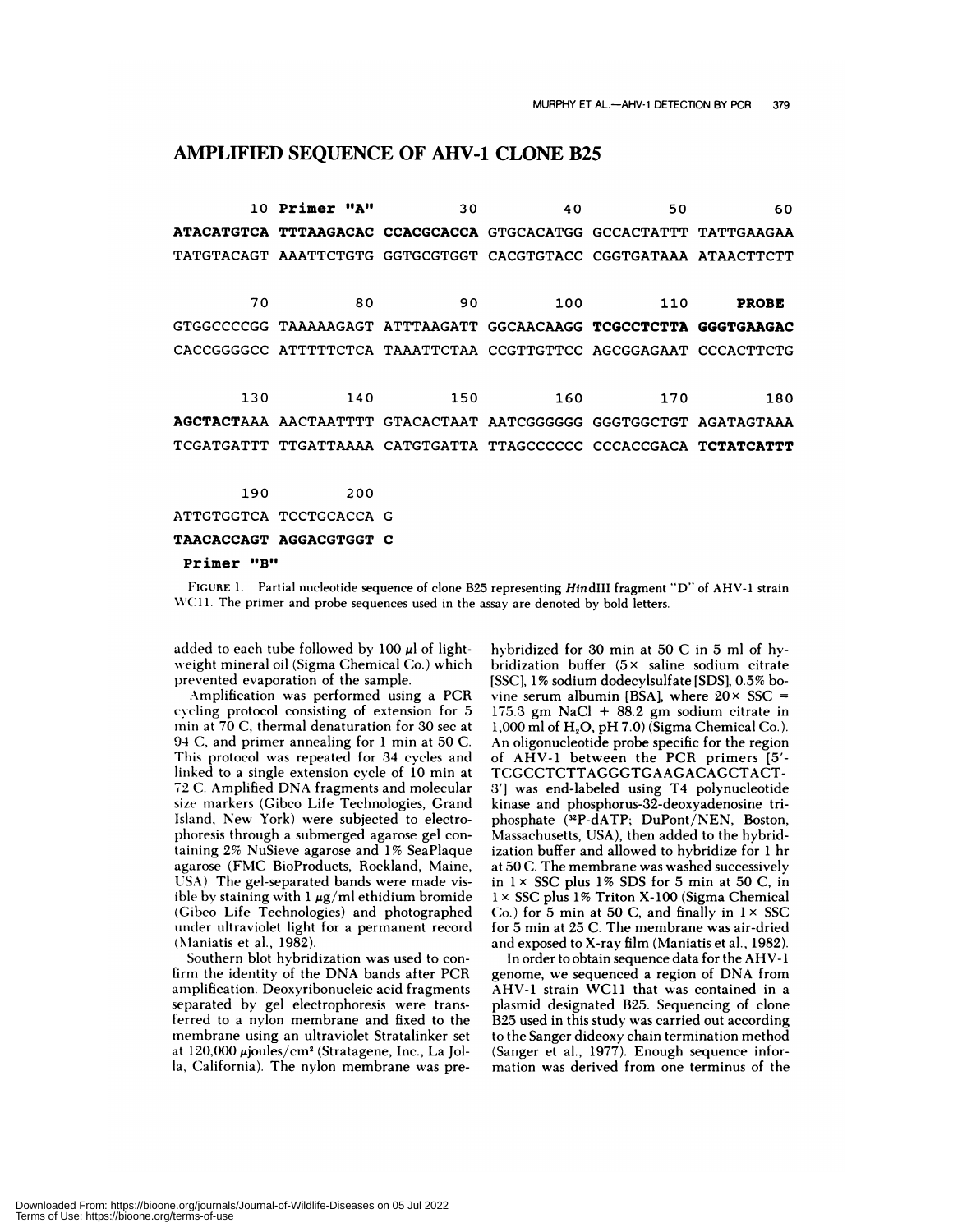

FIGURE 2. Detection of PCR-amplified sequence using AHV-1-derived primers shown in Figure 1. Tested samples were purified viral DNA of several alcelaphine herpesvirus isolates, bovine herpesviruses (Panel A), human cytomegalovirus, and Epstein-Barr virus (Panel B). Negative controls were DNA obtained from uninfected fetal mouflon sheep kidney cells (used to propagate the alcelaphine and bovine herpesviruses) and pBR325 plasmid DNA. Positive controls were DNA from clone B25 and AHV-1 isolate WC11. Molecular size markers are HaeIII frag ments of  $\phi$ X174 RF DNA, given in number of base pairs.

fragment of WC11 (European Molecular Biology Laboratory [EMBL] accession number: X55290) to select PCR primers that would am plify a 201-base-pair segment of strain WC11.

In addition, an oligonucleotide probe sequence located between the primers also was selected.

## **RESULTS**

The amplified sequence, primers and probe are shown in Figure 1. When either AHV-1 isolate WC11 DNA or plasmid DNA containing the B25 clone was used as a template in a PCR assay, this primer pair dictated the synthesis of an amplified DNA fragment of the predicted size as shown in Figure 2B. We also found that the primers amplified nucleic acids from AHV-1 isolate C500, AHV-2 isolate 840412, and the Minnesota sheep-associated isolate, and that the relative mobilities of the amplified products were indistinguishable on an agarose gel (Fig. 2A) indicating that the primers recognized other **AHV isolates. In contrast, purified DNA** samples from other herpesviruses including BHV-1, BHV-2, human cytomegalovirus (CMV), and Epstein-Barn virus (EBV) did not contain the amplifiable sequence (Fig. 2B). We also found that amplification does not occur using DNA from uninfected fetal mouflon sheep kidney (FMSK) cells or from the cloning vector, plasmid pBR325 (Fig. 2B).

Six of eight DNA samples obtained from a clinically affected gaur yielded positive<br>- 201 **angula following PCP** results following PCR amplification with the AHV-1-denived primers (Fig. 3). A band of the expected size was also amplified from purified AHV-1 isolate WC11 DNA included in this experiment as a positive control. The two tissue-derived DNA samples which did not amplify were ac quired from portions of the intestine. No amplification of a sample of DNA obtained from lymphocytes of a clinically normal gaun occurred when tested by PCR; thus, such sequences are not represented in the normal gaur genomic DNA. Finally, an amplification reaction without any template DNA did not generate the 201-basepair DNA band.

> The 27-base oligonucleotide sequence located between the primers (Fig. 1) was used as a detection probe to hybridize in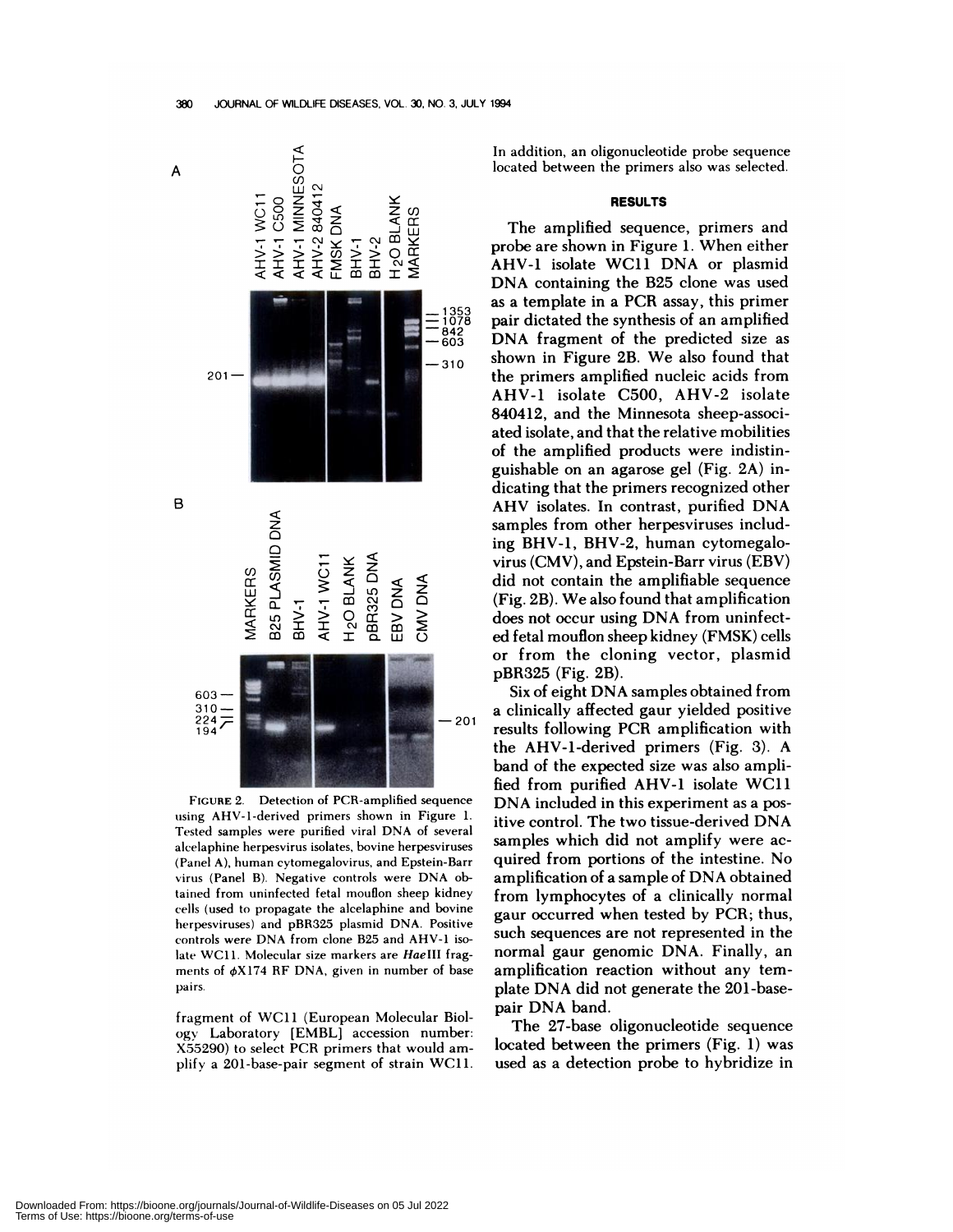

FIGURE 3. Detection of PCR-amplified sequence using AHV-1-denived primers shown in Figure 1. Samples tested were isolated DNA from post-mortem tissue samples of an infected Indian gaur. Origins of test specimens and controls are indicated above each lane. Molecular size markers are HaeIII fragments of  $\phi$ X174 RF DNA, given as numbers of base pairs.

a Southern blot analysis of the amplified bands. The DNA bands amplified from the six gaun samples contained the AHV se quence as shown by specific hybridization of the WC11 probe (Fig. 4).

## **DISCUSSION**

The polymenase chain reaction is well established as a technique for amplification of nucleic-acid sequences which are difficult to detect by other means, but the applicability of the general method to a particular infectious agent should be em pirically validated. While others have used PCR to detect AHV-1 sequences, this is the first known use of PCR to confirm clinical MCF resulting from natural infection. This application is indispensable in verifying the efficacy of any diagnostic assay, but the occasion to examine a naturally occurring MCF infection and to obtain appropriate specimens is extremely rare in the wild and in zoos because the disease progresses rapidly.



**FIGURE** 4. Southern blot hybridization. The gelseparated DNA fragments shown in Figure 3 were transferred to a nylon membrane. The blot was hy bridized with the AHV-1 oligonucleotide probe (Fig. 1) end-labeled with 32P-dATP. Origins of test speci mens and controls are indicated above each lane.

We now have successfully used nucleic acid amplification, and molecular hybridization with an AHV-1 isolate WC11-derived probe, to demonstrate that various tissues obtained from an MCF-affected animal harbored the viral sequence. The lymphocyte DNA from a clinically normal gaun did not produce an amplified band by PCR, demonstrating absence of the sequence in the genomic DNA of this species. These data support the preliminary diagnosis of MCF based on clinical signs and pathologic lesions in the affected animal. These preliminary results suggested that PCR might be useful in surveillance for early evidence of infection.

We conclude that at least in the acute